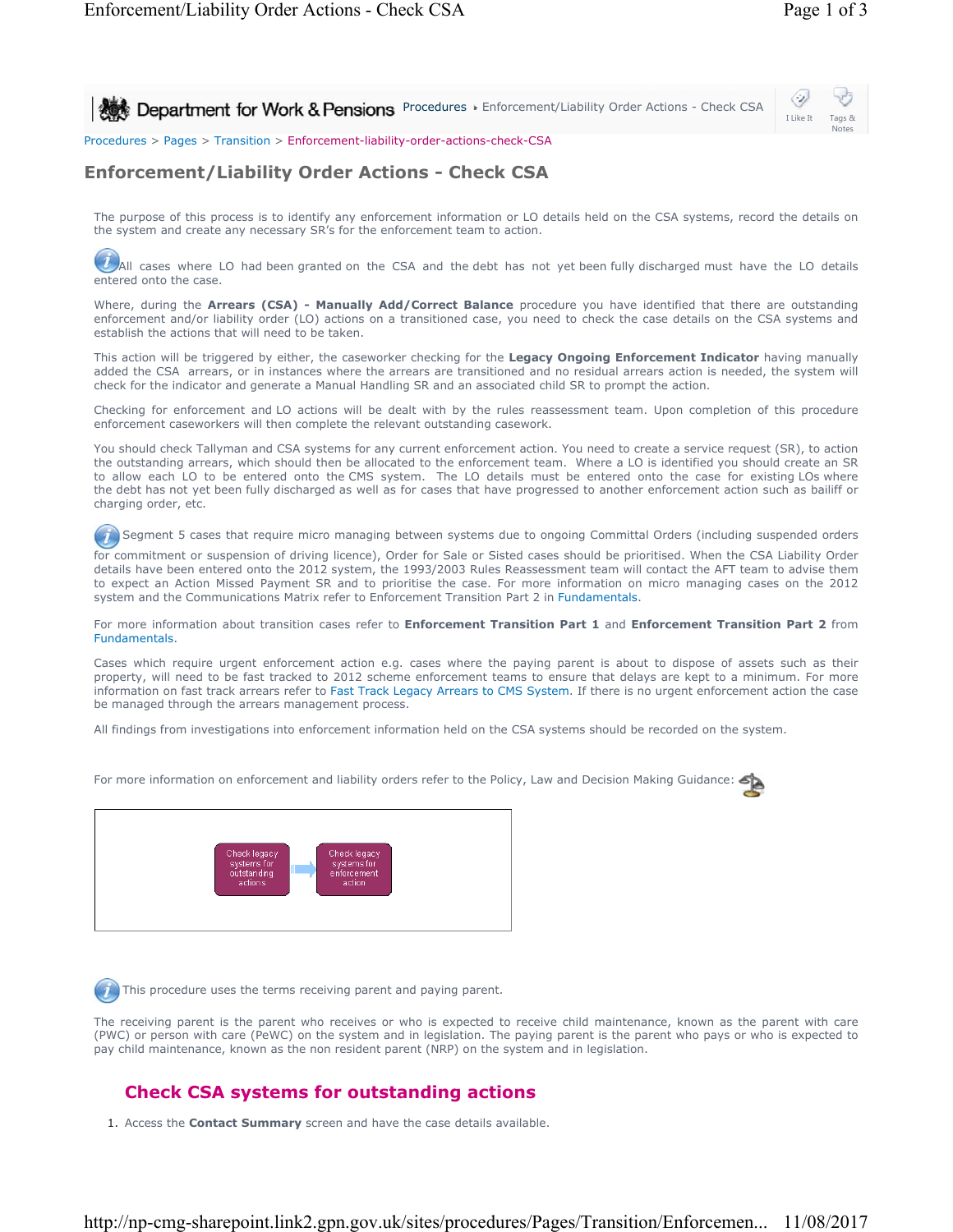- 2. Create a new service request (SR) and from the drop down lists select:
	- **Process = Transition**
	- **Area = Legacy Case Data**
	- **Sub Area = Finalise Case**
- Link the SR to the case, update the SR Status to In Progress. The system will then create an activity plan displaying the list of 3. tasks you will need to complete.
- 4. The system will display the activity **Access Legacy System** to confirm actions. Check the CSA systems for any information regarding ongoing enforcement and liability orders (LO's) e.g. check CSA 2003 free text entries, clerical case database notes, CSA notepad, case files. If the case is marked as sensitive contact the CMS Special Client Records Team, email CM 2012 SCHEME Special Client Records, who will obtain the information. The Special Client Records Team have nominated Caseworkers with permanent access to CSA cases and will access the CSA system to obtain the requested information. Before contacting the special client records team, identify all the data required to progress the case. For more information, select the following link Liability Order CSA) - Input.

CSCS will always need to be checked as the Enforcement flag provided by the data warehouse only relates to CS2 records.

You also need to check any information held on Tallyman. Tallyman is a tool used to control, monitor and record the various actions within the legal enforcement process. Any information gathered needs to be entered onto the system within the SR **Notes**.

Note that CSA caseworkers will have recorded a full breakdown of any ongoing enforcement action or liability orders in **Tallyman Notes**. For further details on how to access Tallyman select the following link: Tallyman

- Once you have collected the information from all relevant CSA systems, select **More Tabs**, and then **Enforcement Actions**. 5. Mark the activities as **Done**.
- 6. Based on the information you have gathered from the CSA systems, if there are any LO's or LO's which require ongoing enforcement action, such as existing bailiff, enforcement of judgments office (EJO) or debt collecting agencies (DCA) action, create an SR for the financial transition team by selecting the following from the drop down lists:
	- **Process = Transition**
	- **Area = Set Up/Amend Residual Arrears**
	- Sub Area = Set Up Legacy LO

Link the SR to the case

Where you have created the SR, select **Done** to complete the activity. 7.

To associate this SR with the SR generated in **Step 2** please refer to the procedure for 2012 System Overview.

## **Check CSA systems for enforcement action**

- 8. The system displays the next activity, identify any enforcement action ongoing.
- If, during step 4 you have established that there are ongoing urgent enforcement actions on the CSA systems, go to **Liability**  9. **Order CSA) - Input.** If, in step 4 you have identified that there is no urgent enforcement action, go to **step 10**.
- If there is a current LO with no urgent ongoing enforcement action, then set up the LO on the system by following the 10. Enforcement Actions (CSA) - Input process. Update SR **Notes** and record the activity outcome as **No Enforcement Action Recorded.** Update the **SR Status** to **Closed** and the **Sub Status** to **Complete**.

Arrears (CSA) - Add/Correct Balance Arrears - Consider Action Enforcement Actions (CSA) - Input Fast Track Legacy Arrears to CMS System Liability Order (CSA) - Input Terminology Changes